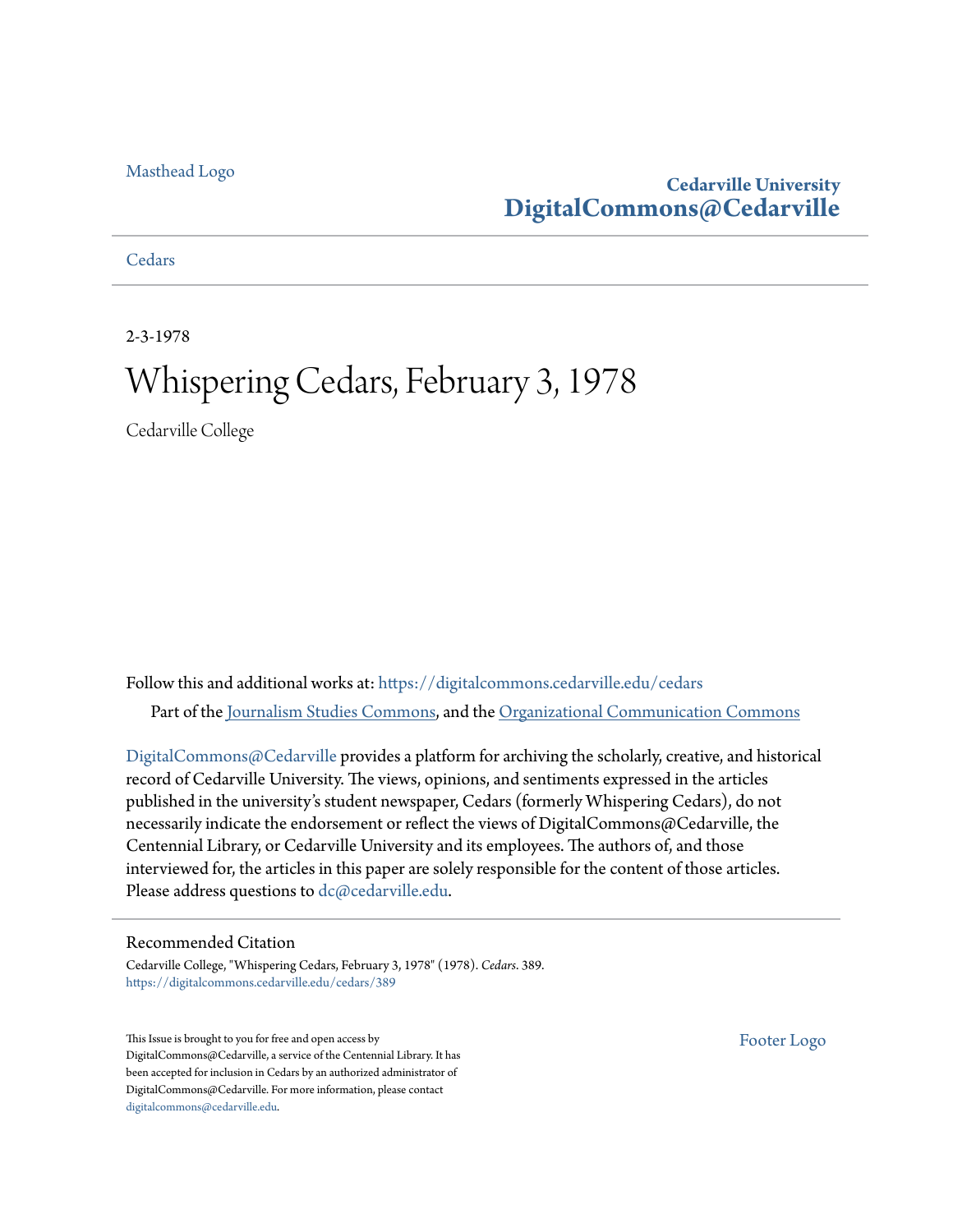### **Classes Cancelled**

Days off from classes at Cedarville College are rare, yet last Thursday and Friday all classes were cancelled. In a recent interview with *Whispering Cedars,*  Dr. Clifford Johnson, the Academic Dean at the College, discussed his decision to close school for two days.

· Vol. 46, No. 12

Cedarville, Ohio **Feb. 3, 1978** 



Dr. Johnson stated that Thursday's classes were cancelled early Thursday morning after he received phone calls informing him of the inclement weather. Mr. Al Grisham, the head of the maintenance· department was the first to call, and he told Dr. Johnson that it was impossible \_to clear any surface and keep it cleared. Subsequent calls advised Dr. Johnson that simply walking across the campus was hazardous, and that most faculty members were unable to get out of their houses. With these circumstances in mind, Dr. Johnson saw no alternative but to close down the school for the day.

By Thursday night the blizzard had subsided, but most roads were impassable. Once again Dr. Johnson found it necessary to cancel classes.

# Health Service Breaks Record

#### By Stephanie Mesner

During the most recent gathering of the trustees on campus, the decision was made to grant a one-year leave of absence to Mr. James Grier to pursue his Doctorate in Theology.

A nine-year member of the Bible Department, his present teaching responsibilities include all Philosophy courses, Ethics, Logic, and Religion and Culture. He has submitted an application to

Grace Theological Seminary, where he plans to complete the requirements for a Th.D. degree. He also hopes to be teaching one course per semester at the graduate level.

Regarding the possibility of rescheduling the missed days, Dr. Johnson commented that *it* was not necessary, and he went on to explain that two days is a relatively short period of time, but if classes had been cancelled for a longer period of time, some juggling of the schedule would have been unavoidable. According to Dr. Johnson, many faculty members occasionally miss days for conventions, etc., and he added, "We would hope that there is enough flexibility (in the professors' schedules) to adjust to missing two days."

See related stories on page 5

Record-breaking numbers of students have visited the college health service in the past two weeks as Cedarville College's upper respiratory flu bug has reached epidemic proportions.

*Prior* to this year, 227 was the record number of students that the health service had seen within a week's time for a single disease, such as flu. This year, however, the health service had seen over 300 patients in a five day period last week.

# Grier to Take Sabbatical



Mr. James Grier

After the leave of absence, he plans to return to Cedarville and resume his teaching responsibilities with even· greater effectiveness.

In spite of the hectic schedule, Grier plans to commute back to Cedarville from Winona Lake, Indiana every weekend to spend time with his wife Shirley and son Kevin, a Cedarville College junior.

### Brass Choir Rescheduled

Cedarville College's Brass Choir will be heard in concert on Saturday, February 11 at 8 p.m. in the college chapel.

This particular strain of flu lasts about three dayS, according to Mrs. Bertschinger although after the major symptoms disappear, it may be 12-24 hours before the patient feels completely well.

To ease the flu symptoms, the health service has treated coughs and sore throats with over \$208 worth of cough medicine and throat lozenges within the five day span. In addition to cough medication, the nurses have also dispensed some type of analgesic (such as aspirin or Tylenol) along with antibiotics to most of the flu victims. The cost of these items altogether was not tabulated.

The concert was postponed- from its scheduled performance date of February 3 because of last week's blizzard which prevented rehearsals.

The eighteen member ensemble, composed of brass and percussion instruments, will present a program of contemporary, sacred, and classical music under the direction of Mr. Charles Pagnard. Featured compositions include those of George Frederick Handel, Samuel Adler, and Thomas Beversdorf.

Students, faculty, and public are invited to hear the Brass Choir's first concert of the year.

Although the respiratory flu has become an epidemic, Mrs. Bertschinger stated that there is not much chance that the college will close temporarily. She said that almost everyone has been contaminated by now, thus, closing school would not do much to alleviate the problem. She added, however, that if one half of the student body were to have the disease at the same time, then the college would consider temporarily cancelling classes. This appears unlikely, since the flu has already passed its peak.

Born and raised in New York City, Grier is the son of a Scottish immigrant parents. His father, an evangelist in Scotland, pastored a church in New York for 46 years and *is* still active in writing and other ministries.

> She suggested that things like crowds of basketball fans, masses of students in chapel, and groups in classes may have



Since *it* is too late to take a protective vaccine against this flu, the nurse suggested that students strengthen themselves by maintaining a balanced diet and a proper sleeping pattern in order to avoid being run down. Although they may still get the flu, the severity of the symptoms will be reduced if the student is in good condition otherwise.

Upon graduation from high school in 1950, he was awarded a four-year scholarship to Brooklyn Polytechnic Institute, where he studied electrical engineering for one year. His father, however, had different aspirations for his son, convincing him to spend at least one year at a Bible College. He decided to attend Baptist Bible Seminary at Johnson City, New York, where he graduated five years later with a Bachelors Degree in Theology. From there, he went to Grace Seminary, earned a Masters in Divinity; then received a Masters in Theology from Westminster Theological Seminary, made possible through a James H. Montgomery Scholarship.

Additionally, Cedarville students are free of the effects of alcohol, drugs, or tobacco which would tend to make them run down, more susceptible to the disease, and less likely to recover quickly. Thus, this flu should soon be a thing of the past.



Things are moving rapidly for the cast and crew of Fiddler on the Roof. The first performance is less than a month away.

The following nine years were spent in pastorates at North Adams and Detroit, Michigan. After coming to Cedarville in 1969, he has continued to hold interim pastorates as we11 as accepting numerous speaking engagements.

With the soon realization of his basic academic, pastoral and teaching goals, Grier would like to branch out into writing. He plans to someday put inuch of his teaching and preaching material into print.

Grier firmly believes that a thorough education is of utmost importance. Much of his training is in the area of apologetics (the defense of the Christian faith) which involves the study of Philosophy and related areas. An avid reader, he covers around 150 books per year to keep abreast of developments in his field, Christianity, and the world in general. He is very conscious of the great responsibility given to teachers to teach the truth.

### In This Issue

| Pi Delta — C.C. Welcome          |
|----------------------------------|
|                                  |
| "Physical Fitness and You"  p. 6 |
| ""Peanuts"  p. 4                 |
| Jack Anderson  p. 2              |
|                                  |

Mrs. Betty Bertschinger, R.N., the director of the college health service, said that this outbreak of upper respiratory flu *is* at epidemic level. She added, however, that it has reached its peak and is on the decline.

The symptoms of this flu are general aches, sore throat, cough, and congestion. Sometimes accompanying these symptoms are fevers of up to 103 degrees.

Why the flu has reached such proportions is unknown. Mrs. Bertschinger did observe, however, that mass gatherings of people do contribute to fast contamination. She also felt that communication of this contagious disease occurred on a large scale mostly during the week of January 15-20.

Betty Bertschinger, health service director, comments on the recent flu epidemic.

aggrandized chances of large numbers of people catching the disease.

Mrs. Bertschinger asserted that there have been few complications here from *this* strain of flu because Cedarville students tend to be a generally healthy group of people. This is, first, because college students in general are in an age group in which flu is least likely to lead to pneumonia, heart problems, etc.

The Fiddler Cast practices various movements in play rehearsal.

### Fiddler To Be Staged Feb. 23-25

### By Ginny Decker

Although rehearsals were hampered by the missionary conference and the recent snow storm, Director Rich Luedeke still proves optimistic and is confident about producing the musical on the scheduled dates of February 23, 24, and 25.

The chorus members, as well as the supporting and leading actors, put in an exhausting week. Trying to perfect the "Dream Scene," in which Tevye (Jon Ra-'

ber) attempts to persuade his wife Golde (Lydia West) that their oldest daughter *Tzeitel* should not marry the butcher, has been a challenge to the chorus. Throughout the scene they are always in motion while they attempt to relate the horror of the dream to the audience.

On Thursday night, the entire cast along with the orchestra, under John Mahler's direction; met in Alford Auditorium to rehearse the entire first act. Dean Rickard was there to observe. Although there are still several weak spots in the first act, the rehearsal ran smoothly with the enthusiasm and excitement of the cast members increasing.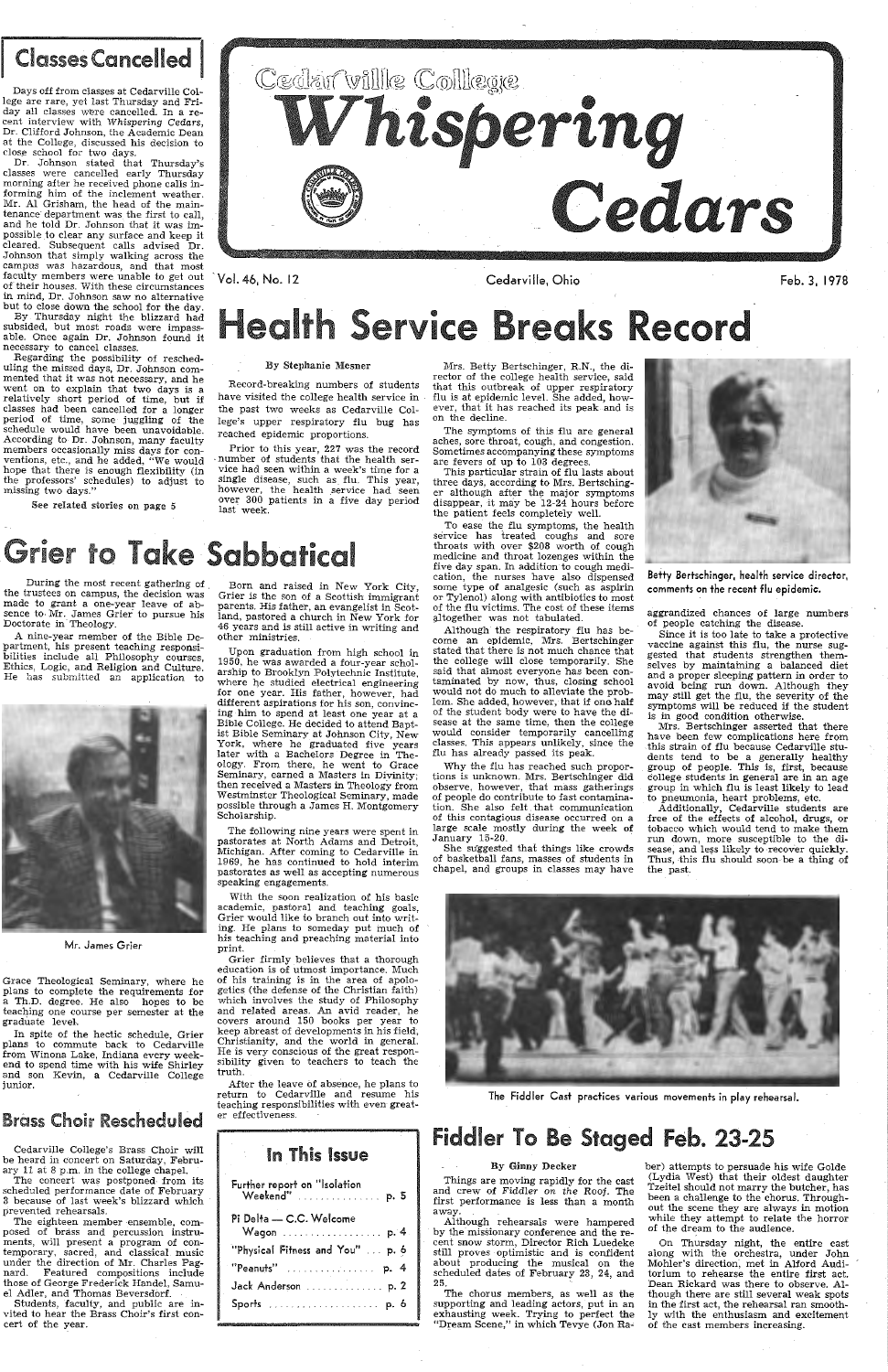### *Editorially Speaking* . . •

## Health As a Priority

During the past weeks, the upper respiratory flu has made itself the most prominent and unpopular resident of the Cedarville College campus. With 25% or more of the student body suffering from this illness, the Health Service has found itself swamped with more calls, visits, and descriptions of symptoms than can be handled quickly and effectively. This situation has raised a number of questions that need to be answered. These questions are not a reflection on the job that was performed by the Health Service - they deserve high marks for their efforts to help out. Rather, these questions deal with certain policies of the school that seem to have added to the problem instead of alleviating it.

When there are so many students who are ill and should be kept in bed, would it not be feasible to consider some sort of visiting health service, where those who are sick and should stay in bed can do so? I realize that this might be an added expense in times of an epidemic, but then epidemics have not been that common. It seems that common sense would tell a person that if someone is sick with the flu, and has been running a temperature, they should not be forced to get up, get dressed, and sometimes have to walk up to a mile to sit in a waiting room full of people, just to be told to go to bed.

It seems strange that students, who have paid for meals and find themselves ill and unable (for one reason or another) to get to the Health Service by a certain time, cannot get sick trays made up to be brought to their rooms, even by friends. It might greatly reduce tension and hunger if sick trays were made available to any student who requested them, for 24 hours prior to visiting the Health Service.

It seems strange that when 300 students have reported in ill, and that many more are sick, but not quite sick enough to stop all activity, that everything is expected to run as if all were well. While we have all been exposed to the illness, it might have been wise to consider cancelling the daily schedule for a few days to allow the sick to get on their feetagain and to let those who have not suffered the disease escape such constant exposure to the bug. A request for flexibility doesn't change the fact that a number of very sick people have had to function in situations that they are not physically prepared for. Except for various "thons" scheduled to raise money, classes have usually gone ahead as scheduled. Only the record-breaking weather of last week intervened to put health higher on the priority list.  $---CM$ 

By the way, I know that this year's Junior. class is the greatest class  $\frac{1}{2}$  that ever walked this campus!  $\frac{1}{2}$   $\frac{1}{2}$   $\frac{1}{2}$   $\frac{1}{2}$   $\frac{1}{2}$   $\frac{1}{2}$   $\frac{1}{2}$   $\frac{1}{2}$   $\frac{1}{2}$   $\frac{1}{2}$   $\frac{1}{2}$   $\frac{1}{2}$   $\frac{1}{2}$   $\frac{1}{2}$   $\frac{1}{2}$   $\frac{1}{2}$   $\frac{1}{2}$   $\frac{1}{2}$ 

**PAPAORIKA VOUS 19786** 

# Chaplain's Corner

## Initiate Competition!

Last issue, an article appeared in Whispering Cedars concerning various aspects of Evacuation weekend. The bulk of that article dealt with past weekends, called "sneaks," and their great success compared with the dullness of our present Evacuation weekend. Really, only one major difference distinguishes the two: the lack of class competition on our campus today.

Class sneaks used to be so great because a lot of time was spent in planning. and guarding the plans for the elusive weekend. Seniors traditionally plotted their sneak while juniors tried every way possible to expose the plan and spoil the weekend. Class ties became cemented and loyalty transcended all dating couples, brothers and sisters, roommates, etc. This weekend was the culmination of a year of healthy, good-natured competition (something vaguely seen between Alpha Chi and Pi Sig).

Now at the risk of souding ignorant, I would like to imply that maybe many of us do not really understand exactly what is involved in taking heed according to the Lord's Word. Consequently,

I would like to supplement this verse with several others found in the same passage.

Psalms 119:4 says that God has commanded us to keep His precepts dili· gently. A a plumber, I had to be dili· gent in order to learn the code, and We need to be diligent in order to learn God's Word.

How did the weekend become such a boring thing? One big factor has been the abolition of Sophomore-Freshman initiation. Let's face it, the past two years "Game Nights" have been mild disasters. Present sophomores and freshmen have really missed out on a lot in their college experience because of being denied an initiation. By sitting at lunch and hearing many profs and administrators recall their great initiation tales, I know that such a thing can't be too detrimental to us.

A pointing finger can't be placed on any.one person or group. The relief of boredom doesn't come easily, but class competition can be fun and strategic as well as a welcome change from campus ennui.

I want to -suggest to you that just as I found security and consistency in knowing the plumbing code, that we as Christians can find a great deal of security and consistency in our Christian lives by knowing God's commandments. I found as a plumber the best method was to memorize the code, and it was not long before I could do many things without thinking about it. I was becoming a master of my trade.

### The Whispering Cedars Staff

| Editor  Craig Miller                                                                                            |  |
|-----------------------------------------------------------------------------------------------------------------|--|
| Copy Editor  Suzan Zink                                                                                         |  |
| Layout Editor  Claire Phillips                                                                                  |  |
| Business Manager  Dan Green                                                                                     |  |
| Advisor  Mr. Ron Grosh                                                                                          |  |
| Photographer  Amy Ross                                                                                          |  |
| Corres. Sec'y  Wendy Patterson                                                                                  |  |
| Typist  W. Patterson                                                                                            |  |
| the contract of the contract of the contract of the contract of the contract of the contract of the contract of |  |

### Contributors:

WASHINGTON - Jimmy Carter made a solemn campaign promise on June 16, 1976. "All prosecutors," he said, "should be appointed strictly on the basis of merit - without any consideration of political aspects or influence."

F. Greetham, C. Vieiguth, T. Galbreath, B. Abernathy, R. Phillips, S: Poling, R. Young, K. Haga, R. Yoder, L. Burchett, J. Tedeschi, C. Lofgren, M. Sprano, N. Til!man.

Whispering Cedars is published weekly by the<br>students of Cedarville College. The opinions expressed herein are those of the writers and<br>do not necessarily reflect the attitudes or opinions of the faculty or administration. Address all<br>correspondence to Whispering Cedars, Cedar-<br>ville College, Cedarville, Ohio 45314.

Carter meant well, but he didn't reckon with Mississippi Sen. James Eastland. As judiciary chairman, Eastland has jurisdiction over the Justice Department. He doesn't hesitate to use his power to stall appointments.

*Pagel* 

### By Rich Young

The Bible says in II Timothy 2:15 that We are to "study to show thyself approved unto God a workman that needeth not to be ashamed, rightly dividing the word of truth."

Though I am very familiar with this verse, its real meaning has never really occurred to me as emphatically as it does now. It means that we as Christians are to study to be accepted or approved unto God as a workman (the word literally means to be a master of his trade), needing not to be ashamed.

> Bell was confirmed and immediately began replacing U.S. attorneys. Some who were fired were capable and qualified. The reason for their replacement wasp ure partisan politics.

As I thought back over my life in reference to this verse, my mind zeroed in on the time I spent as a plumber's assistant. I remember starting out working hard, thinking, "Praise God! At last I have a job where I can easily pay for the rest of my schooling.''

I had taken the time earlier to look at the pipes and fixtures in several homes and it looked so easy. In fact, it seemed to me that all the skill I needed on this job was diligence! And that did not come hard for me because I liked the job, as long as I could stay away from the sewers! So I plunged in head first, eager to do a great job because the better I was the more money I made.

However, it did not take me long to realize there was a "Supreme Authority" in plumbing called an inspector, and the only way to satisfy him was to know the code, thus enabling me to do the job properly.

After thinking about my past, I soon began to draw parallels to my own life. God has showed me that we, like a plumber, have a higher authority which we must satisfy in order to be successful. Psalms 119:9 says, "Wherewithal shall a young man cleanse his way? by taking heed thereto according to thy word.''

However, like many of you, I am sure that you find it hard to be diligent unless you have a desire. I found this true in plumbing, and I find it also true in my study of the Word. The Psalmist expressed his desire this way: "I will meditate in thy precepts and have respect unto thy ways. I will delight myself in thy statutes. I will not forget thy word. O that my ways were directed to keep thy statutes" (Psalms 119:15-16; 8). I truly think his desire hinged on the security he experienced in pleasing the Lord.

I know as a plumber I found a great deal of comfort in knowing an inspection was going to pass because I knew the code. The Psalmist expressed his security in this way: "Then shall I not be ashamed, when I have respect unto all thy commandments. I will praise thee with uprightness of heart, when I shall have learned thy righteous judgments" (Psalms 119 :6-7).

We should not be surprised then when the Psalmist says in Psalms 119:11, "Thy word have I hid in my heart that I might not sin against thee." The Psalmist was memorizing God's Word and it was becoming "second nature'' to him, changing his nature because it was in his heart. Are you studying the Word to become a workman needing not to be ashamed?



#### Jack Anderson with Joe Spear

This would be a major reform. It would remove politics from criminal prosecution and reduce the chance of the political fix.

In the past, it has been the prerogative of senators to select the U.S. attorneys. In' each state, the senators from the president's own political party recommend the U.S. attorney. Traditionally, the



president has accepted their recommendations.

This has sometimes resulted in the appointment of political hacks instead of competent attorneys. Jimmy Carter promised to change that.

Before the Carter administration took power, Griffin Bell sat down with Sen. Eastland in Atlanta. Bell was Carter's choice to- become attorney general and needed Eastland's· blessing to get confirmed.

We've now learned that Bell and Eastland made a secret deal. Eastland agreed that court of appeals judges could be appointed on metit. But Bell agreed that the selection of U.S. attorneys would remain under the Senate patronage system.

Not long afterward, Bell appeared before the Senate for confirmation. He did<sup>n</sup>'t mention the secret agreement during the hearings. On the contrary, he said: "If I am to be the atto:rney general, we want to professionalize the Department of Justice. We want to depoliticize it to the extent possible. Otherwise, I would not care to be the attorney general."

We asked the Justice Department for comment. A spokesman acknowledged that Bell made an oral agreement with Eastland in December 1976. The spokesman said Bell would like to change the system, but political reality has prevented it.

( continued on p. 3)

*Whispering Cedars*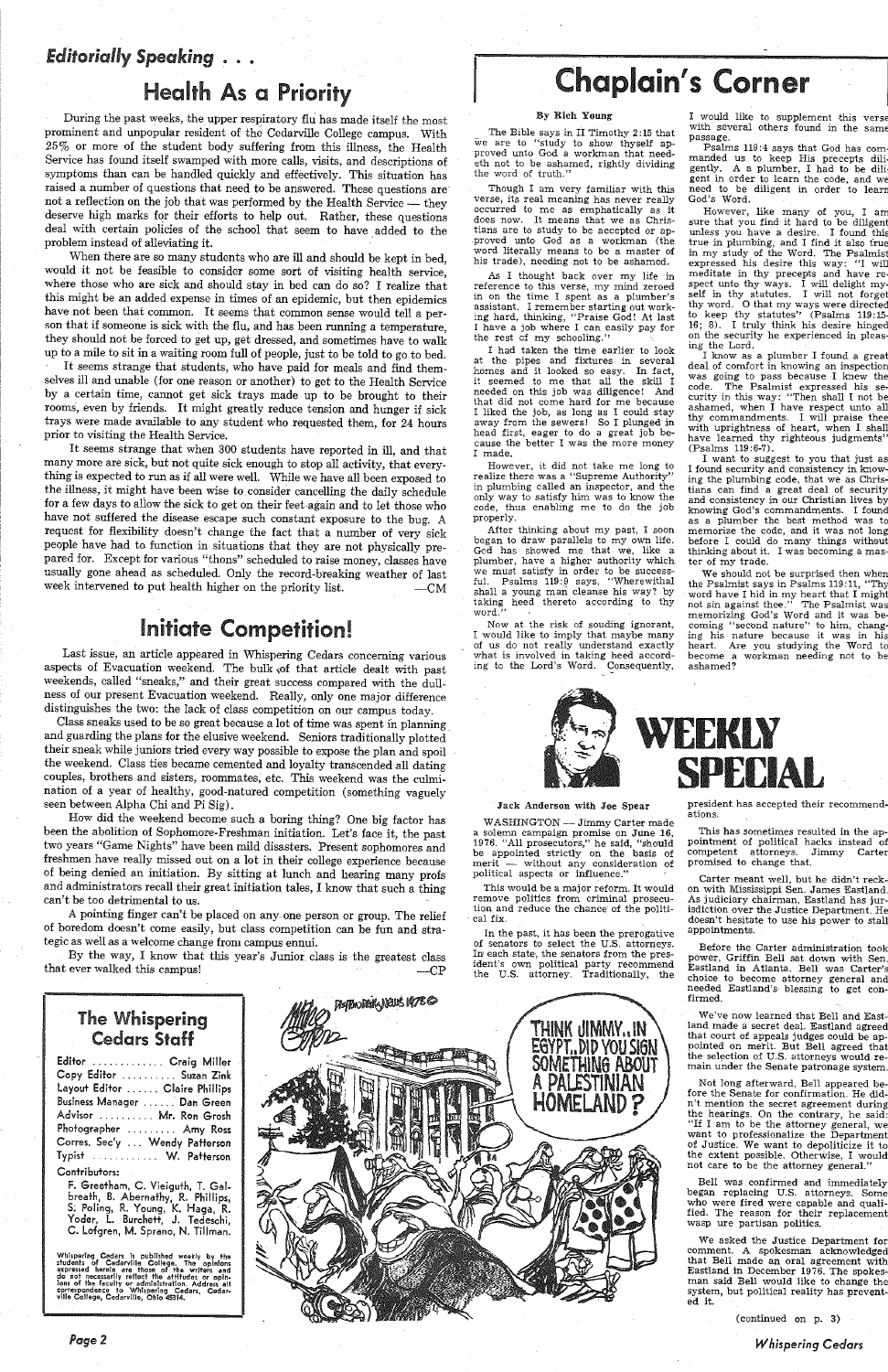### IN YOUR OPINION

### " Did you hear that ... "

### ear Editor,

The Lord has blessed Cedarville Col ege students with a wonderful Fall ible Conference. Hearts were visibly 1oved by the ministry of Al Smith and is introduction to many old songs stuents had never heard before. Chapel  $^{\circ}$ 1esssages have been excellent on the rhole and the icing on the cake ·was 1e Staley Lecture Series. The special  $t$  usic for the most part has been a bless-1g. Yet something very insidious persts on our campus that is grievously  $r$ rong and must be a source of so $r$ row o our Lord. It is how *we* treat RUM- $\textbf{R}\textbf{S}.$  . The contribution of the contribution of the contribution of the contribution of the contribution of the contribution of the contribution of the contribution of the contribution of the contribution of the c

1. Does this rumor edify by repeating? 2. Do I know it is veritable truth?

3. Am I helping or hindering if my Christian brother is innocent?

4. Do I enjoy telling others someone slipped (I think) and fell?

Prov. 15:2 "The tongue of the wise useth knowledge aright; but the mouthes of fools pour out foolishness."

-(Mrs.) Marabeth Elmore

Recently I attended a wrestling match here at CC. While there I observed and by student and it sounds like a choice, heard some very distressing actions and licy morsel, so soon it is no longer a strain is a feeliver examined in a remarks. There were remarks made, in a very noisy fashion which were very un-Christian in nature. I heard statements ent repeats it  $-$  bid you have  $\ldots$  that lashed out at the ability, personality,  $\epsilon$  (she) is a certain kind of person?" id the student take time to learn the and character of both the opposing uth or to PRAY for that student? Was wrestlers and the referee. I realize that delectable to your taste to taint the ... wrestlers and the referee. I realize that students and the referee. I realize that delectable to your taste to taint the "i" athletic contest will cause many of us pputation of one who may well be  $\mathbb{R}^n$  become very vocal and excited, but it )tally innocent of an accusation or the  $\mathbb{Z}^2$  accuse not relieve us of our responsibility ictim of a lie? lie:  $\frac{1}{2}$  lie:  $\frac{1}{2}$  a worthy representative of Jesus Christ in our words and actions. While<br>Col. 4: 6 "Let your speech be always" seated there, I overheard a member of<br>ith grace, seasoned with salt, that yet the opposing team remark "So this is a

—Mark D. Anderson

## Last year a group of ten students con-**New Life Media Changes Set-Up**

A student hears a rumor about a fel- $\frac{1}{2}$  and  $\frac{1}{2}$  veritable truth. The stuncture repeats it  $\frac{1}{2}$  "Did you know

lay know how ye ought to answer every $\mathbb{E}^m_\mathbb{R}$ Christian college!" Need more be. said?  $\tan$ . P,; $\sin$ ,  $\tan$ ,  $\tan$ ,  $\tan$ ,  $\tan$ ,  $\tan$ ,  $\tan$ ,  $\tan$ ,  $\tan$ ,  $\tan$ ,  $\tan$ ,  $\tan$ ,  $\tan$ ,  $\tan$ ,  $\tan$ ,  $\tan$ ,  $\tan$ ,  $\tan$ ,  $\tan$ ,  $\tan$ ,  $\tan$ ,  $\tan$ ,  $\tan$ ,  $\tan$ ,  $\tan$ ,  $\tan$ ,  $\tan$ ,  $\tan$ ,  $\tan$ ,  $\tan$ ,  $\tan$ ,  $\tan$ ,  $\tan$ ,  $\tan$ ,  $\tan$ ,  $\t$ 

Are you a student that is guilty of assing a RUMOR through your dormi $\mathbb{R}^3$ nat you do not know is true?

### " Need More be Said ? "

#### Dear Editor,

- 2. Read for the main ideas
- Question yourself as you read 4. Underline and make margin notes
- 5. Use study guides
- 6. Review systematically

#### 1. Survey The Entire Book

Glance through the text as a whole: chapter headings and summaries, reading suggestions, quizzes, chronologies, discuss-ion questions, graphs, pictures and diagrams.

Scan the table of contents to grasp the organization and scope of the text.

Read the preface carefully to understand the author's purpose and approach.

Read the concluding chapter or final pargraphs of the book. The author \Vill often stress and summarize major points there.

Preview each chapter before reading it. The heading and summary will give you an understanding of the topics or concepts to be emphasized.

lasses. They started a rumor about one $\stackrel{b}{\scriptscriptstyle \sim}$ f the ten. In two days the rumor came: ack to one of the ten students. It had  $1$ ade the rounds of our student body 1 48 hours. The experiment speaks for self. '

James 4:11 --- "Speak not evil one of nother brethren. He that speaketh vil of his brother and judgeth his rother, speaketh evil of the law and ...<br>1dgeth the law, ..."

Political reality is named James East-Llld.

Cubans in Africa: President Carter has een watching the Cuban military buildp in Africa with growing alarm. We've ~en the confidential minutes in which he iscussed how to prevent the Cubans *:om* taking over more territory.

### *Study* flints

A textbook, properly used, can be invaluable in any course. It provides you with essential course information, reinforces your class lectures, helps clarify and complete notes, supplies visual aids and helps prepare for exams. The following six steps have proved to be successful in using textbooks, and they can easily be applied *to* any assignment.

1. Survey the entire book

The next showdown can be expected in omalia in the spring. The Soviets have een ferrying Cuban troops and weapons tto neighboring Ethiopia. U.S. strategists re convinced that the Cubans will lead :i invasion of Somalia. A victory vvould ive them a base that cou1d be used to 1t off the oil tanker routes through ·the ed Sea.

New Life Media, Inc., has a new ad-*{* dress and a new emphasis. Ty Bryant, speaking from the new office at 84 N. Main in Cedarville, stated that the business will retain some of its services as a portrait studio, but will now be working extensively with audio-visual and data services for Christian organizations. He .stressed that their goal is to provide the tools and materials to aid organizations in development, not just theories or ideas.

Operating the business since its opening in August, 1976, Bryant and Stan Seevers, 1964 Cedarville College graduates, design and produce brochures, advertising, filmstrips, visuals and workshops for individual organizations. One of their primary commodities is Battlefront, "a sight and sound experience communicating the cause for Christian education." The twelve-minute program is produced on a 16mm sound filmstrip, in cartridge form, and shown with a compact LaBelle Duo-16 projector. They also produce individual programs for schools.

Another area of the business involves data services for organizations wishing to use a computerized mailing process. Further services include custom designing missionary prayer cards, record al-

New Life Media, Inc., has aided over 220 organizatiqns in the past one and a half years, with clients all over the United States and, potentially, in other countries as vvell.

When asked about the goals and purposes of New Life Media, Inc., Bryant said, "We feel we honor the Lord through our talents and that we have something viable to offer to Christian organizations.''

### 2. Read For The Main Ideas

## lack Anderson

#### (Continued from page 2)

The president believes the Cubans in J:rica are under Soviet control. Intellience reports claim· the Cuban soldiers re armed, paid and transported by the oviets.

The author is trying to convey important ideas in each chapter. These, rather than details, should be your primary concern. Periodically ask yourself, "what is the author trying to convey?"

Presurnably, the Kremlin's aim is to xpand Soviet influence in Africa. But  $\sim$  would be too provocative to send oviet troops to the dark continent. Any 1ilitary moves by a superpower would ause worldwide alarm. So the Soviets ave sent Cubans instead. Already, Cuan troops have shown up in several .frican hotspots.

Coordinate your class notes with your reading. Keep full, legible, and accurate lecture notes. Like your textbook, they are a basic reference and you can return to them for guidance.

Read your assignment before each class. You can then join in class discussion to clarify· and reinforce your understanding of the material. You will remember better and cramming for exams will be unnecessary.

In the confidential minutes, Carter otes aprehensively that the Cuban<br>uild-up-is "almost-continent-wide." He<br>egards the Cubans merely as mercenries for the Soviets.

### I sumbit the following test:

Summarize what you have read. After finishing a page, restate the main ideas in your mind and then glance back to see if you are correct. Before closing your text, jot down the major points of the material you have read. You will find that most of the supporting details will return to you rather easily.

#### 3. Question Yourself As You Read

Ask yourself What, Why, How, Who and When? It will help you grasp the author's main ideas.

What is the meaning of the title of this chapter? What is the purpose of headings and sub-headings, the topic sentence and the concluding remarks? What is the meaning of the important terms that are highlighted? What do the photographs, tables, diagrams or graphs demonstrate?

The president, therefore, is studying ossible countermeasures — short of in-Jlving the United States in another ietnam-style conflict. Most likely, the nited States will supply weapons and ·aining, at least indirectly, for any rival >rce that will try to stop the Cubans.

Why has the author chosen a certain sequence of thought? Why does he elaborate upon a particular point so extensively?

How would you rate the effectiveness of the author's style and presentation? Does he use hurnor, exaggeration, irony, satire? Are 1nany examples used? Are the graphs and pictures appropriate and easy to understand?

For whom is the author writing? If it is a history text, is it biased? If it is psychology, does the author belong to a special school of thought and does this attitude shape the text's ideas?

## MIS Offers Many Service Areas to Students

Summer brings Cedarville students opportunities for extended. Christian Service in the United States and other lands. Ministries are available through Association *oi* Baptist for TVorld Evangelism, Baptist Mid-Missions, radio station HCJB in Ecuador, and various home missions.

An interview with Rev. Harold Green, Director of Christian Service, revealed that a variety of fields are open. The Brazil work team at an airfield, a French work team, and an Israeli kibbutz still need mere applicants. Several spots are available on the Brazil music team. A basketball team to the Philippines, and a possible team to Portugal need players. More students could go to the fields of Mexico and Chad. Africa.

Other MIS opportunities which may still be available include the Dominican Republic, England, France, Japan, Liberia, Central African Empire, Ireland, Indiana, Kentucky, Michigan, New Mexico, Ohio Mountain Missions, Utah Mormons. Jowa -- Campus Bible Fellowship. Alaska, and the Cleveland Jewish Mis-



Intelligence sources tell us that both audi Arabia and Iran will support the omalis. The United States has already 1rned down a Somali plea for arms, but 1pports Saudi Arabia and Iran.

The Soviet Union will back the Cubanthopian assault. In effect, it will be a ocket war — by proxy — between prooviet and pro-American forces.

*Whispering Cedars* 



# How to Really Read a Book

#### From AAP Student Service



310n.

Hiawatha Baptist Missions sponsors the MAP program with fields in Iowa,<br>Illinois, Michigan, Missouri, Montana,<br>Nebraska, Pennsylvania, Wisconsin, Vermont, and Goulais Bay, Ontario.

So far, twenty-seven students have turned in applications. Pastor Green reports that seven students have received final acceptance. Other applications are still being examined.

Pastor Harold Green, director of Christian Service, relates the various MIS opporfunities.

Pastor Green or Kathy Howell should be contacted about the Brazil music team. Dr. Callan handles details about the basketball teams. Students should contact Miss Shirk for information about Mexico.

SERVICE HUTO  $P_{\text{None}}$  766-2761 SR42E. Cederville COMPLETE AUTOMOTIVE DEPARTMENT Work Guarantoed 闙 ALL SIZES OF TIRES PLUS FULL SERVICE U DISCOUNT AVAILABLE (except dealer items) Dealing in: DUNLOP and UNIROYAL fires .<br>顾隔楼区的南部高高学校的高级美国的高峰高峰高峰高级高峰高峰高峰高峰高峰高峰高峰高峰。

burn covers, and brochures for individual enterprises.

*Page 3*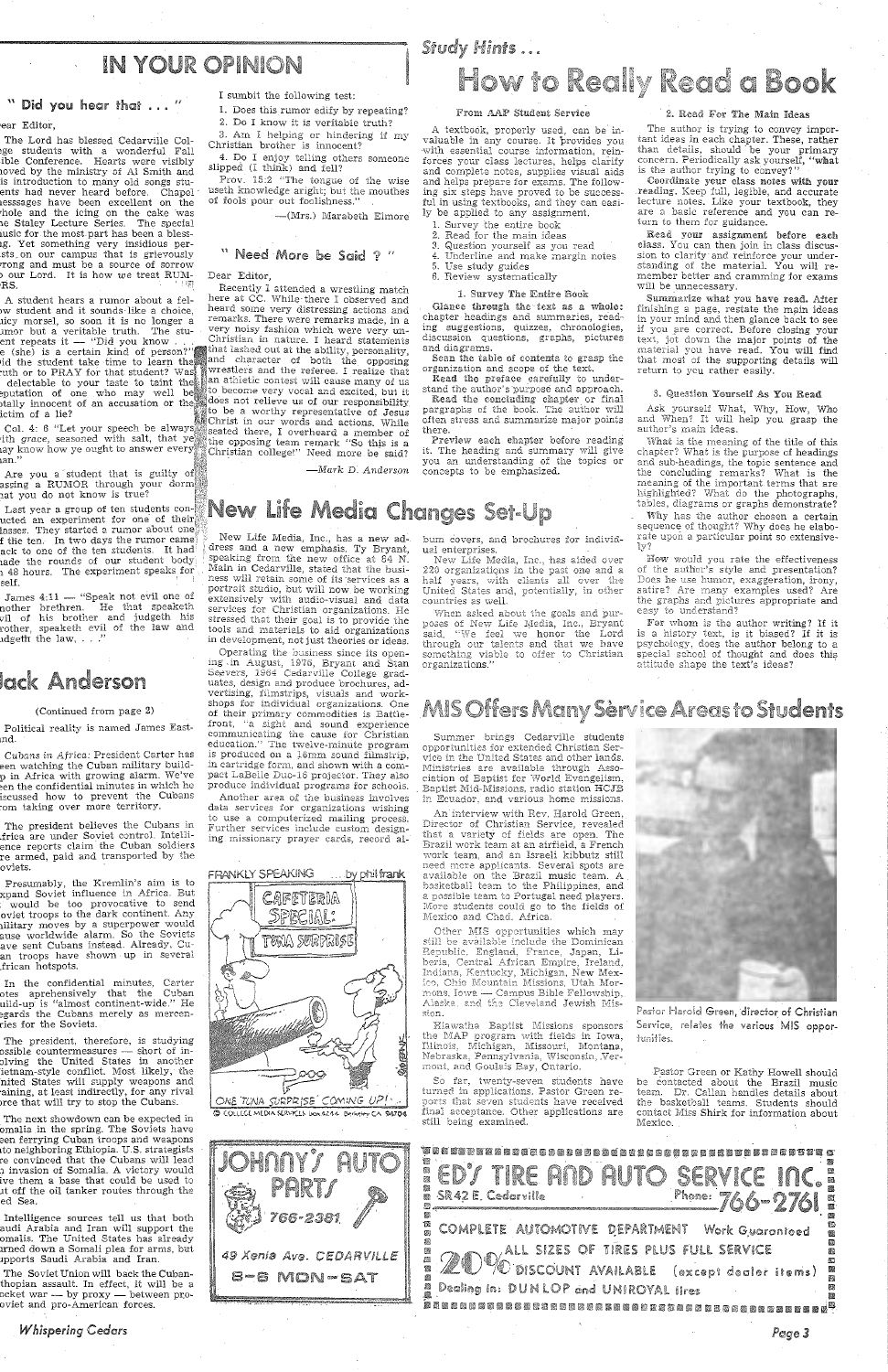

# Phi Epsilon Kappa Informs Future Pastors

### By Ron Phillips

Phi Epsilon Kappa is an organization that seeks to provide information for young men studying for the pastorate and young women who may become pastor's wives.

President Tim Rowland said that he thought the meetings would be very beneficial to all students, whether they were looking toward the pastorate or not. He stated that the meetings would be very informative for anyone who may someday be in any position of leadership in the local church.

Mr. and Mrs. Donald Parvin speak at each meeting concerning different aspects of the ministry. Mr. Parvin speaks to the men about such topics as rules for candidating, accepting or rejecting a call, and resigning a church. Mrs. Parvin's addresses to the women concern various responsibilities of being a pastor's wife, such as home-life and entertainment in the parsonage, her role in the church, and employment outside the church.

All Truth is God's Truth is this quarter's book selected for discussion by the Timalathians.

# *Bibliomania ••.*  Holmes Stresses Unity of Truth

ated" of all separatist Baptists often harbor this error without even knowing it.

Phi Epsilon Kappa has no outside social activities or purposes. Rather, it exists solely to give students a greater awareness of what life in the pastorate involves.

The group operates on a very open structure, meeting the first Tuesday of every month at 7:00 p.m. in SCG 22 or



Tim Rowland

#### By Steve Poling

The book is a study of the relationship that exists between reason and faith. The thesis of the work is simply that all truth is God's truth. There do not exist two qualitatively distinct kinds of truth such as personal and scientific truth.

fication of our beliefs. Especially interesting is how the Christian defends his position. The beliefs of Christianity are rationally understandable and rationally defensible. No fence can be put around "religious beliefs" with a sign saying, "No reason allowed."

Our age has been one of fragmentation - fragmentation on all levels that is seen most clearly in the area of truth. Christendom has not been immune to this insidious threat. The most "separ-

> for *top quality*  newspaper *printing*

Awards for excellence in typography

*National Newspaper Association Contests:* 

Dr. Holmes concludes his book with a chapter on the integration point of all<br>truth — Jesus Christ. A Christian scholar, if he is *to·* be more than a Christian who is just a scholar, must apprehend the meaning of having an integration point in Christ Jesus. Every object of knowledge must be seen in light of the fact of God.

1975, 1973, 1972, 1970, 1969, 1965, 1963, 1962, 1959, 1958

*Ohio Newspaper Association Contests:* 

1975, 1973, 1972, 1970, 1969, 1968, 1967, 1966, 1965, 1964, 1963, 1962, 1961, 1959, 1958, I 956~-1955, 1954, 1953

YELLOW SPRINGS **NEWS** 



This is seen in the opinion that worldly knowledge js not worth knowing and that we should be spending our time in the Bible and not worrying about "silly problems" of philosophy.

> The Christian will be able to know the meaning of the facts that he uncovers as he fits that fact into his worldview or as he brings every thought into submission to Christ. The scientist will study creation and fit what he finds into its place amidst the rest of creation. This reviewer thoroughly recommends that any Christian who is in any way interested in knowing and in relating that knowledge to his faith should read this book. The book is written on a level that anyone attending college should be able to understand. This critic has done some thinking on the integration of his lmowledge into his faith and he finds this book to be a charming introductory perusal of this most vital subject. If anyone has any serious questions concerning the meaning and content of Christian Education, he should definitely read All Truth is God's Truth. Village Super Valu Home of every day low Prices *The Friendly Folks*  350 N. Main Cedarville

Christianity has the answer to the problem of fragmentation in our society. The Christian may reply that there is a. unity of truth and the ultimate unity manifests itself as every fact is seen in relation to the fact of God. The Christian scholar . or student has the answer but brings it to conscious reflection only with great difficulty.

Holmes, Chairman of the' Department of Philosophy at Wheaton College, looks at the dichotomy that many place between the sacred and the secular. Then he investigates the nature of truth. He looks at the implications of human error upon truth and he examines the possibility of man knowing it. His study moves to the position of the Christian in the mainstream of knowing and concludes that the Christian has no "royal road to truth.''

Another aspect of the Christian's role in knowing is the question of the justi-



Pi Delta desires to leave positive lasting impressions of the college with those who visit the campus, according to Russ. "For many of these visitors there is only one such opportunity. It is up to the tour guide to extend a faithful, Christian witness and a friendly, courteous welcoine," he pointed out.

"The type of handling a prospective student receives by a Pi Delta guide may strongly influence his decision to choose Cedarville or some other school," Russ continued.

Rather, our Christian faith rests upon the revelation of Scripture, and that revelation is rationally understandable, communicable and rationally defensible.

The essence of Christian scholarship is seen in the relating of knowledge to knowing God. All truth is God's truth. There is no such thing as "secular" knowledge or "worldly science."

### Pi Delta Serves As Welcome Wagon

Have you ever wondered who takes time out of his busy schedule to shepherd bands of prospective students and their parents around the campus?<br>''Chances are it's a member of Pi Delta" says Russ Yoder, president of one of the college's more obscure service organizations.

Russ was quick to point out that his organization has no particular penchant for anonymity.

''What we are is basically a service organization. Our primary function is to host campus visitors with a professional tour of Cedarville College. Our structure is individual oriented, but occasionally we get together and do things as a group."

Last quarter Pi Delta handled the ushering and brochure distribution at the organ dedication night. This was merely an extension of what Pi Delta would normally do on an individual basis.

The tour club is actually a branch of the college's Department of Development; consequently, the organization has little need to be very bureacratic. Funds to run the club are provided directly through the college.

Membership is rather exlusive, how-ever. Pi Delta is one of two honor organizations on campus - with a required minimum cumulative G.P .A. of 3.0. (The G.P.A. requirement is waived for those who have had a 3.0 average for three successive quarters.)

Membership is limited to sophomores, juniors, seniors and transfers who have completed at least two quarters of work at Cedarville.

There are other considerations as well. Christian service, a friendly, outgoing personality, and good citizenship standing are definite prerequisites.

Tours last between 30 and 45 minutes and pass through the SCG, Radio Station, Science Center, Library, Chapel and the College Bookstore.



*Whispering Cedars*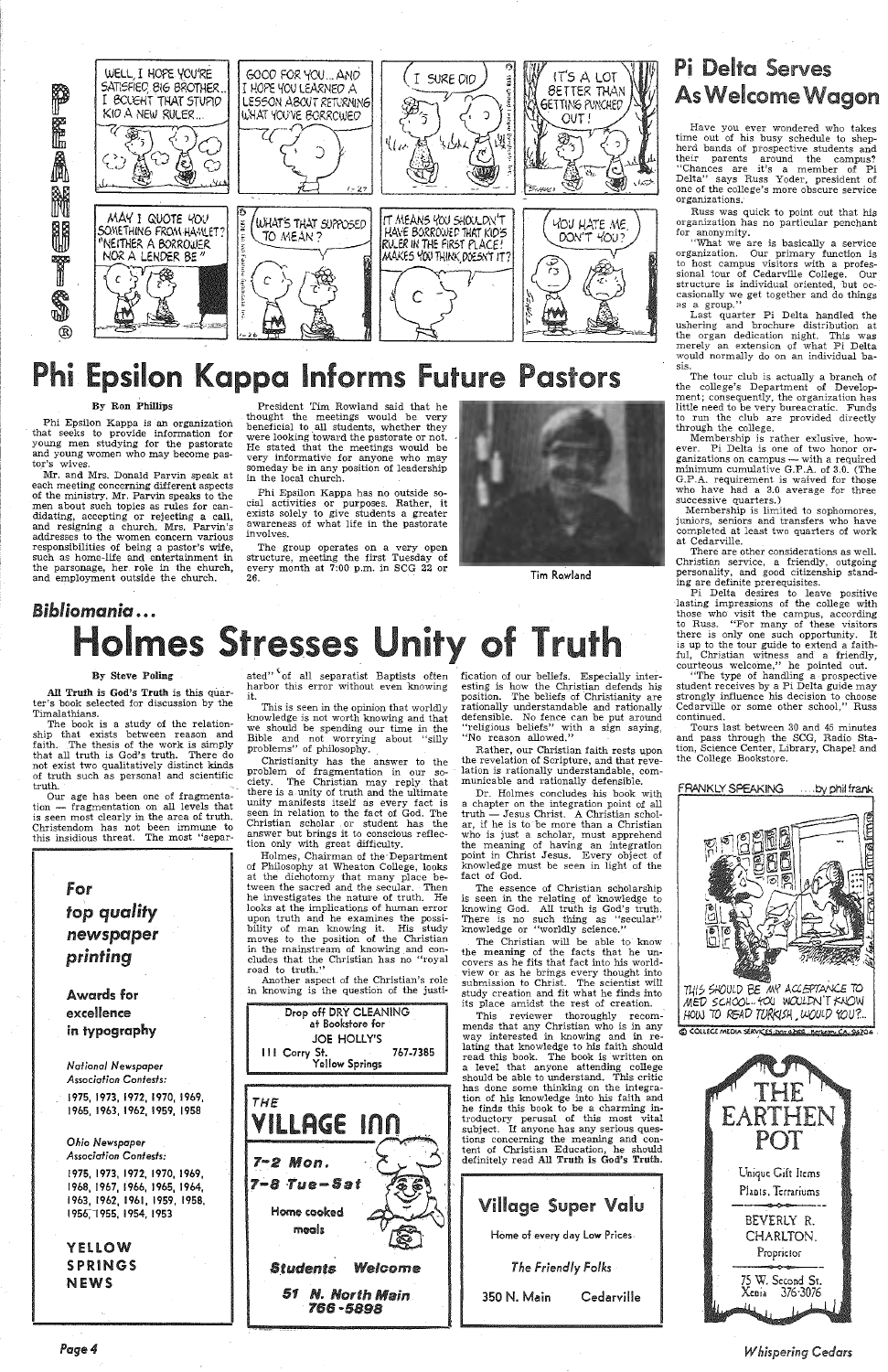Bethel Hall awoke last week to the crash of one of the mighty pine trees that had graced their front lawn.

# Oh, The Weather Outside Is Frightful...



It seems as if the blizzard did everything in its power to keep students out of their classrooms and in their dorms. Pictured above is the snow's impressive blockade of the Science Center.



Many of us, trapped here at Cedarville during last week's overabundance of snow will only need until spring to put the blizzard completely out of our mind.

# Just Think- You Were There!

### By Nanci Tillman

As you reconstruct memories of 1978's "Killer Blizzard" these facts will be worth bringing to the surface.

"What an Evacuation Weekend! Sure wrecked my plans." "I think I'll just forget this whole winter." "Snow? I hate it." "How many days until Spring Break?"

e Within one hour, during the blizzard's first night, temperatures dropped 20 degrees, plunging wind-chill factors to a shivering  $-60$ .

Thaf may sound like a good idea, but

<sup>0</sup> 200,000 Ohio homes were left without power.

what will you say ten years from now when your children, who are afraid of the raging storm outside, ask, "Mommy, did it. ever snow this bad when you and Daddy were young?"

Up to  $15$ " of snow fell in a matter of a few hours after the blizzard began during the wee hours of Thursday morning.

# ''Isolation Weekend'' Report

e In the Dayton area winds gusted up to 79 mph. Cleveland held the record with 103 mph. winds.

> $\bullet$  Ohio's farmers suffered 48 million dollars worth of damage during the storm.

e By order of President Carter the Air Force flew 500 regular troops and more than one million pounds of snow removal equipment to Toledo.

<sup>\*</sup> Many Midwest counties placed driving bans on its residents and ticketed offenders.

e Cedarville College's female population set a record by wearing pants for five days in a row (except Sunday services, of course).

*Whispering Cedars* 

• GI's from the Fifth Army helped National Guardsmen rescue 6,000 stranded Ohio motorists.

• State expenditures .directly resulting from the storm exceeded 12.5 million dollars, 10 million of that being spent on overtime pay.

• Indiana University cancelled its classes for the first time in 158 years.

When these and other similar episodes squelched the grandiose expectations of the homebound migration, the entire corpus of students was forced to dormitory confinement and forced to make creative use of four consecutive days.

• Cedarville College students suffered without bread for one whole day because of snowbound food trucks.

e Due to the hurricane winds and bitter cold temperatures, DaYton city employees were- unable to deliver mail for the first time since the great flood of 1913.

Some even, possessed with the Admiral Byrd complex, ventured out ·into the raw elements with skis, snow-shoes, and bob-sleds pulled by husky teams to the gymnasium and cafeteria. The less adventuresome became connoisseurs of fine hot chocolate and Cup-a-Soup in their dorm rooms.

@ Owners of Cedarville's,Village Super Vaju ventured through the blizzard on a tractor to accomodate scores of hungry students and townspeople.

• The National Weather Service said the storm was "the strongest to pass over the area since weather records were begun 100 years ago."

Just think — you were there!

### By Martha Sprano

A hazardous and technically unexplainable change in the outer stratispherical conditions (i.e. blizzard, freezing temperatures, and heavy winds) was the catalyst that metamorphized the traditional Evacuation Weekend into the school's second annual Isolation Weekerid, or better stated, Cedarville's Pandemic Pandemonium.

The unexpected cancellation of classes on Thursday and Friday brought, to most of the students, joy unspeakable; and to the dorms it brought noise unbeatable followed subsequently by nights unsleepable. On the whole, the weekend's dormitory scenes could have made bedlam look like Moon River.

Several caravans which had disembarked for their homelands found themselves marooned at the graveyard two and a half hours later, followed by several other groups of the vacation determinists who found themselves stranded in the-snow drifts in front of Ma Printy's apartment.

On Thursday, the initial shock of class cancellation paralyzed academic production and promoted extraordinary verbage in the form of pertinent atmospheric speculation which, of course, demanded the religiously observed popcorn popper convocations.

The school's nine television sets played the dual roles of solace and rescue mission, ministering all the sights and sounds of the outside world to the hosts which had congregated before their moving parallel horizontal lines.

By Friday and Saturday most of the students had not only become acclimated, to the winter holiday spirit, but had also become adept indoorsmen which, hence, manifested itself in large and motly gatherings in the cafeteria. They all were obviously patrons of Milton Bradley and Parker Brothers, participating in the whole spectrum of table activity which can be generally classified under the name of organized chaos.

Others, who felt reminiscent of the days when classes were held on a fiveday schedule, sojourned to the snowbound homes of faculty.

It is reported that some of the collegians made academic headway, others napped the weekend through, but by far, the most popular sport was the unrivaled Rook. Many developed finesse and technique. The number of hands played reached a seasonal high.



Even if the roads had been clear, this car would not have been much use to its owner.



Bike riders found themselves stripped of their favorite type of mobility (above), finding out that they had to join the rest of the campus, trying to trudge through the snow (below).



*Page.5*